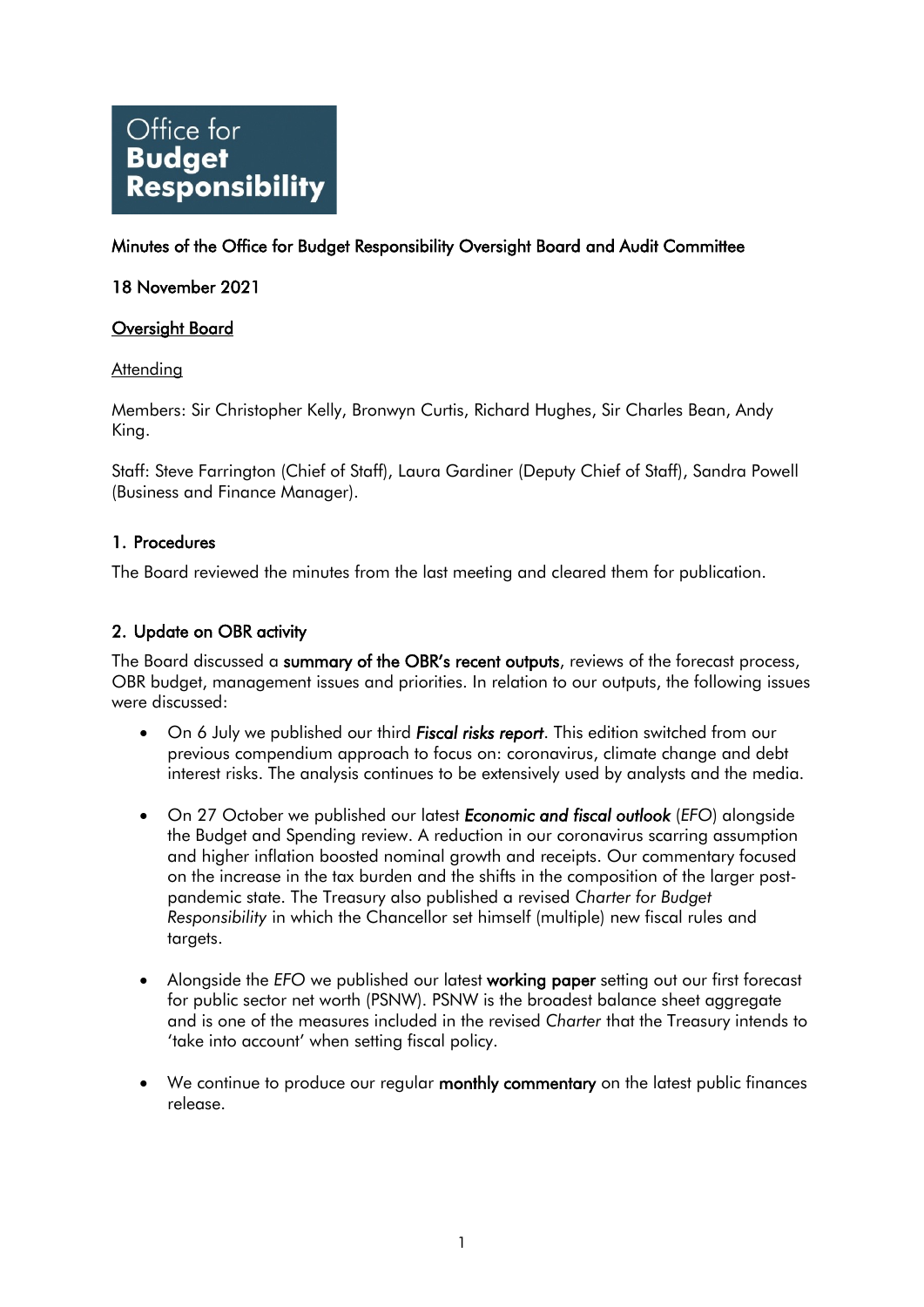Reviews of the forecast process: The Board discussed recent media coverage of the forecast process for the October 2021 Budget and Spending review.

In response to the reports we:

- Provided a detailed account of the forecast process in the Foreword to the EFO document.
- Published the correspondence between the OBR and Treasury relating to the forecast timetable.
- Asked the Board's non-executive members to conduct a review of the decision-making process. We will publish the findings and any recommendations.
- Committed to seeking public input into the upcoming review of the *Memorandum of Understanding* (*MoU*) that will govern the forecast process and timetable for future *EFO*s.

 the OBR, HMT, DWP and HMRC. We will use this opportunity to address our concerns around The Parliamentary passage of the revised *Charter* will trigger the review of the *MoU* between the setting and management of the forecast timetable and consult with the departments on their anticipated changes.

The Board discussed the **OBR budget** for this year and the main pressures within the budget, in the context of analytical challenges that we face. There was also some discussion on the process and governance of setting the OBR's budget.

The Board discussed a range of staff and office management issues including the results from the latest pulse staff survey (conducted after a very challenging and intense period for the office through the pandemic); the plan to address issues; the staffing and accommodation budget; staff vacancies and recruitment progress; and the 'hybrid' approach to work and office use.

The Board discussed the recruitment process for replacing Prof. Sir Charlie Bean on the BRC, whose term comes to an end on 31 December 2021. The interview for a successor was held on 20 September and a candidate has been recommended to the Chancellor for appointment. The Treasury Select Committee (TSC) to hold a confirmatory appointment hearing on 16 December.

The Board also discussed our forthcoming issues. Our main priorities over the next few months are:

- The publication of our next **Forecast evaluation report** (FER) on 9 December. The report will cover the evolution of our forecasts through the pandemic and lesson learned.
- Alongside the *FER* we intend to publish a working paper on forecast uncertainty setting out in more detail the methodology behind the new stochastic simulations approach to generating fan charts and forecast probabilities that we previewed in the October *EFO*.
- Publishing updated monthly profiles for our latest fiscal forecast and our regular monthly public finances commentary.